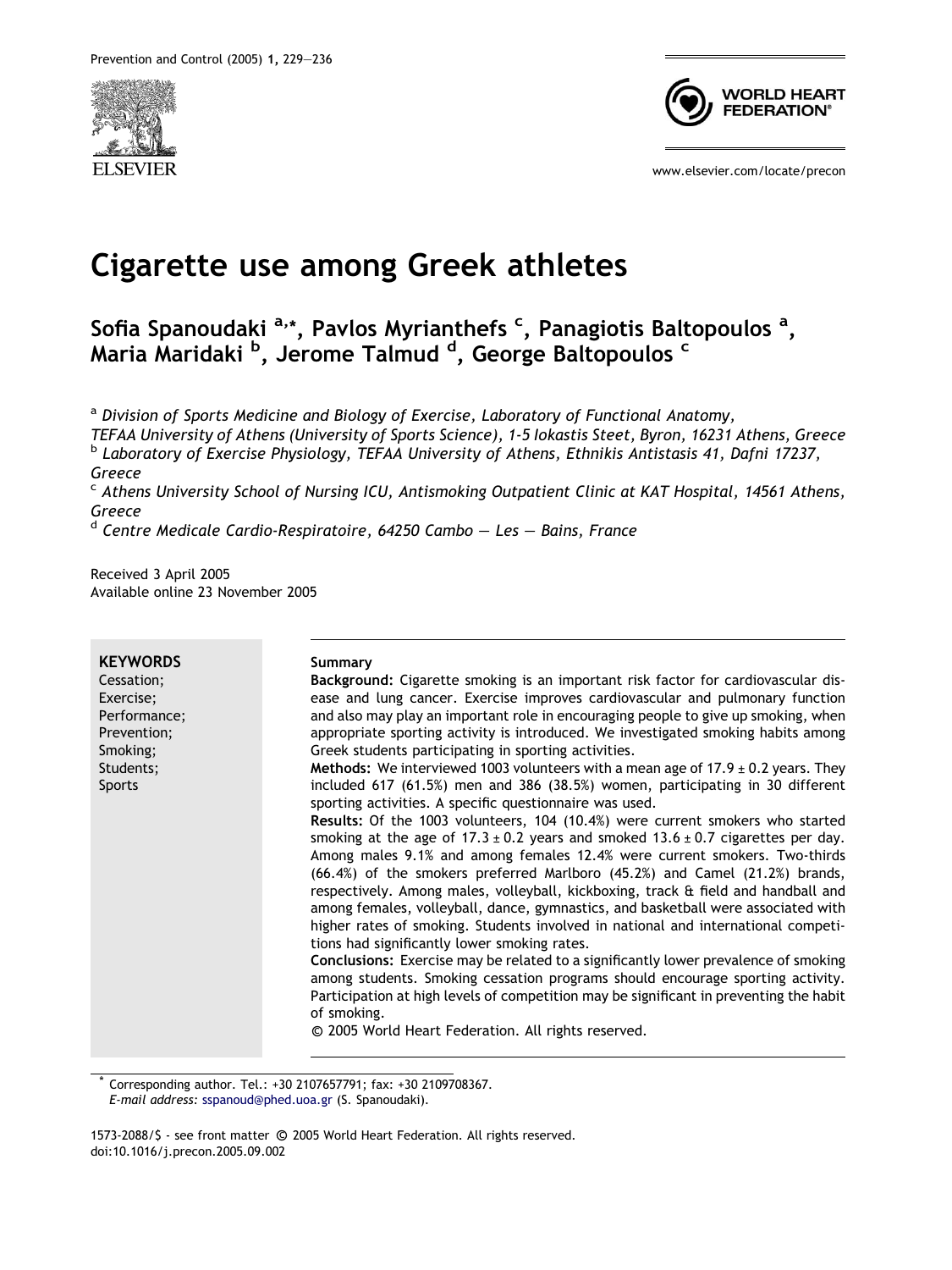#### Introduction

Cigarette smoking is responsible for more than 400,000 premature deaths annually in the USA. It is interesting to note that in 1990, one out of every five deaths was the result of smoking [\[1\].](#page-7-0) Cigarette smoking changes both the structure and function of central and peripheral airways, alveoli and capillaries, and the immune system of the lungs and 30% of coronary heart disease are attributable to tobacco [\[2\].](#page-7-0)

Tobacco smoke contains more than 4000 chemicals, 60 of which are known to be carcinogenic. The most dangerous components identified in cigarette smoke are hydrogen cyanide, nicotine and carbon monoxide (CO) [\[3\].](#page-7-0) In sports, smoking induced elevation in the CO content of the blood reduces exercise tolerance and maximal aerobic capacity. It also increases the reliance on glycolytic metabolism during exercise. As a result, these factors contribute to earlier fatigue in smokers compared with nonsmokers who exercise [\[4\]](#page-7-0).

Smoking is not only dangerous for human health but it also negatively affects the individual's quality of life. Sport activity is known to promote health and reduce the risk of lung cancer and heart diseases [\[2\]](#page-7-0). On the other hand, smoking cessation has significant benefits on health status including exercise tolerance. The extensive literature on the health benefits of cessation has been summarised by the US Surgeon General [\[5\].](#page-7-0)

The purpose of this study was to investigate the epidemiological characteristics of tobacco use among Greek students participating in sporting activities, who were not professional athletes. Also, we set out to examine possible relations between smoking and the type of sport, sex, and level of competition.

#### Material and methods

From July 2001 to February 2003, we surveyed male and female students from Athens University participating in 30 different sporting activities. A 26 item, multiple-choice questionnaire was applied (Appendix). Testing was anonymous and on a volunteer basis. Only Greek students participated in the survey; those from other racial and ethnic groups were excluded. All students participating in the study were amateurs and not professional athletes.

The questionnaire was distributed by informed personnel to student-athletes at the Athens University of Sport Science. We recruited 1056 students with a response rate of approximately 95% (1003/

1056). The questionnaire took about 35 min to complete.

Applying the questionnaire, we identified current smokers, age of starting smoking, number of cigarettes smoked per day, Fagerstrom scale score, favourite brands, type of sport, and the level of competition engaged in by male and female students.

For the purposes of our analysis, we divided sports into two main categories: team sports  $(7 =$ baseball, basketball, handball, football, softball, volleyball, water polo) and individual sports (23 = archery, boxing, cycling, dance, fencing, gymnastics, horse riding, judo, karate, kayak, kickboxing, motocross, rowing, sailing, shooting, skiing, swimming, tae kwon do, tennis, ping pong, track and field, weight lifting, wrestling).

We also divided athletes according to the level of competition into three categories: regional level athletes participating only in sports activities included in university courses; national level athletes participating in national competitions, as well as in university sports activities and International level athletes participating in national and international competitions, as well as in university sports activities.

### **Statistics**

Data collected on smoking habits were subjected to descriptive statistics including mean, standard error and percentages. Categorical data were compared using the  $\chi^2$  test. Each type was then divided according to the average duration of daily training  $($  <3 and  $\geq$  3 h) and according to the level of competition in which they participated.

#### Results

Of the 1003 students-athletes interviewed, 617 (61.5%) were men and 386 (38.5%) were women. The mean age was  $17.9 \pm 0.2$  years (range:  $17-31$ years). There were 104 current smokers (10.4%) including 56 men (9.1%) and 48 women (12.4%). The difference was not statistically significant ( $\chi^2$ test). [Table 1](#page-2-0) summarizes the characteristics of all the participants in the study. Males participating in the study were significantly younger and started smoking at a significantly younger age (P < 0.01). Most males were participating in team sports while most females were participating in individual sports. A significantly higher proportion of females was involved in national and international sports activities  $(P < 0.05)$ .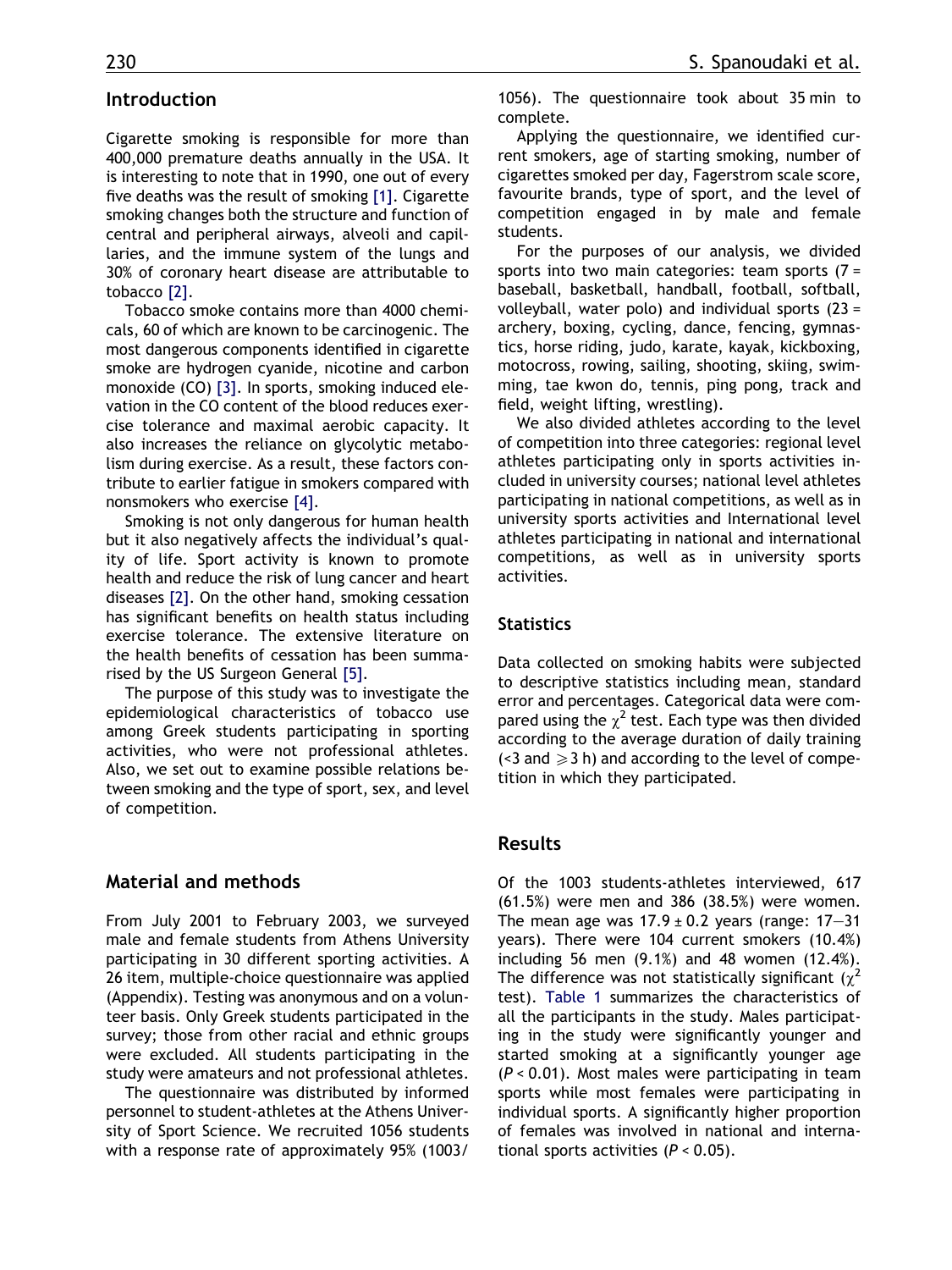|                   | Males (617, 61.5%) | Females (386, 38.5%) | Total (1003)   |
|-------------------|--------------------|----------------------|----------------|
| <b>Smokers</b>    | 56 (9.1%)          | 48 (12.4%)           | 104 (10.4%)    |
| Non-smokers       | 561                | 338                  | 899            |
| Age (years)       | $16.9 \pm 0.2$ *** | $19.3 \pm 0.2$ ***   | $17.9 \pm 0.2$ |
| <b>NS</b>         | $16.5 \pm 0.2$     | $18.9 \pm 0.3$ ***   | $17.4 \pm 0.2$ |
|                   | $21.9 \pm 0.6$ **  | $22.5 \pm 0.3$ **    | $22.2 \pm 0.4$ |
| Type of sport     |                    |                      |                |
| Individual        | 180 (29.2%)****    | 247 (63.9%)****      | 427 (42.6%)    |
| Team              | 437 (70.8%)****    | 139 (36.1%)****      | 576 (57.4%)    |
| Competition level |                    |                      |                |
| Regional          | 478 (77.5%)        | 237(61.4%)           | 715 (71.3%)    |
| <b>National</b>   | 105 (17.0%)****    | 116 $(30.1\%)$ ****  | 221 (22.0%)    |
| International     | 34 $(5.5%)^*$      | 33 $(8.5%)^*$        | 67 $(6.7%)$    |

<span id="page-2-0"></span>Table 1 Demographics and descriptive statistics of all study participants

Statistically significant difference,  $P < 0.05$ .<br>Statistically significant difference,  $P < 0.01$ .<br>Statistically significant difference,  $P < 0.001$ .

Statistically significant difference,  $P < 0.0001$ .

|                          | Males $(n = 617)$     |                | Females $(n = 386)$  |                | Total $(n = 1003)$ |                |
|--------------------------|-----------------------|----------------|----------------------|----------------|--------------------|----------------|
|                          | S(%)                  | <b>NS</b>      | S(%)                 | <b>NS</b>      | S(%)               | <b>NS</b>      |
| Age                      | $21.9 \pm 0.6$        | $16.5 \pm 0.2$ | $22.5 \pm 0.3$       | $18.9 \pm 0.3$ | $22.2 \pm 0.4$     | $17.4 \pm 0.2$ |
| Competition level        |                       |                |                      |                |                    |                |
| Regional $(n = 715)$     | 37(6.0)               | 441            | 25(6.5)              | 212            | 62(6.2)            | 653            |
| National $(n = 221)$     | $9(1.5)$ <sup>*</sup> | 96             | $15(3.9)^{^{\circ}}$ | 101            | 24(2.4)            | 197            |
| International $(n = 67)$ | 10(1.6)               | 24             | 8(2.1)               | 25             | 18(1.8)            | 49             |
| Type of sport            |                       |                |                      |                |                    |                |
| Individual $(n = 427)$   | $23(3.7)^{**}$        | 157            | $30(7.8)^{4}$        | 217            | 53                 | 374            |
| Team $(n = 576)$         | 33(5.4)               | 404            | 18(4.6)              | 121            | 51                 | 525            |

S, smokers; NS, non-smokers.

Statistically significant difference,  $P < 0.05$ .<br>Statistically significant difference,  $P < 0.01$ .

Table 2 shows the characteristics of the smokers vs. non-smokers with respect to age, level of competition and type of sport in males and females. A significantly higher proportion of females participating at a national level  $(P < 0.05)$  and in individual sports  $(P < 0.01)$  were smokers compared to males.

[Table 3](#page-3-0) shows the characteristics of smokers, including the numbers and percentages of smokers, of cigarettes smoked per day, the Fagerstrom scale score, the starting age of smoking, and the most popular cigarette brands. It also shows the smoking rates according to the type of sports activity, level of competition and the duration of training per session. A significantly higher proportion of male smokers was participating in team sports when compared to females. The most popular brands were Marlboro and Camel in both sexes. The level of addiction to nicotine measured by the Fagerstrom scale score was  $5.2 \pm 0.2$  for males and  $5.1 \pm 0.3$  for females. The difference was not statistically significant.

[Table 4](#page-4-0) shows the numbers and percentage of smokers per specific sports activity. Percentages were calculated if the total number of participants as  $\geqslant$  10 per sports activity. Among males, volleyball, kickboxing, track & field and handball and among females, volleyball, dancing, gymnastics, and basketball were associated with the highest smoking rates. Overall volleyball, kickboxing, dancing, gymnastics and tennis are associated with the highest rates of smoking.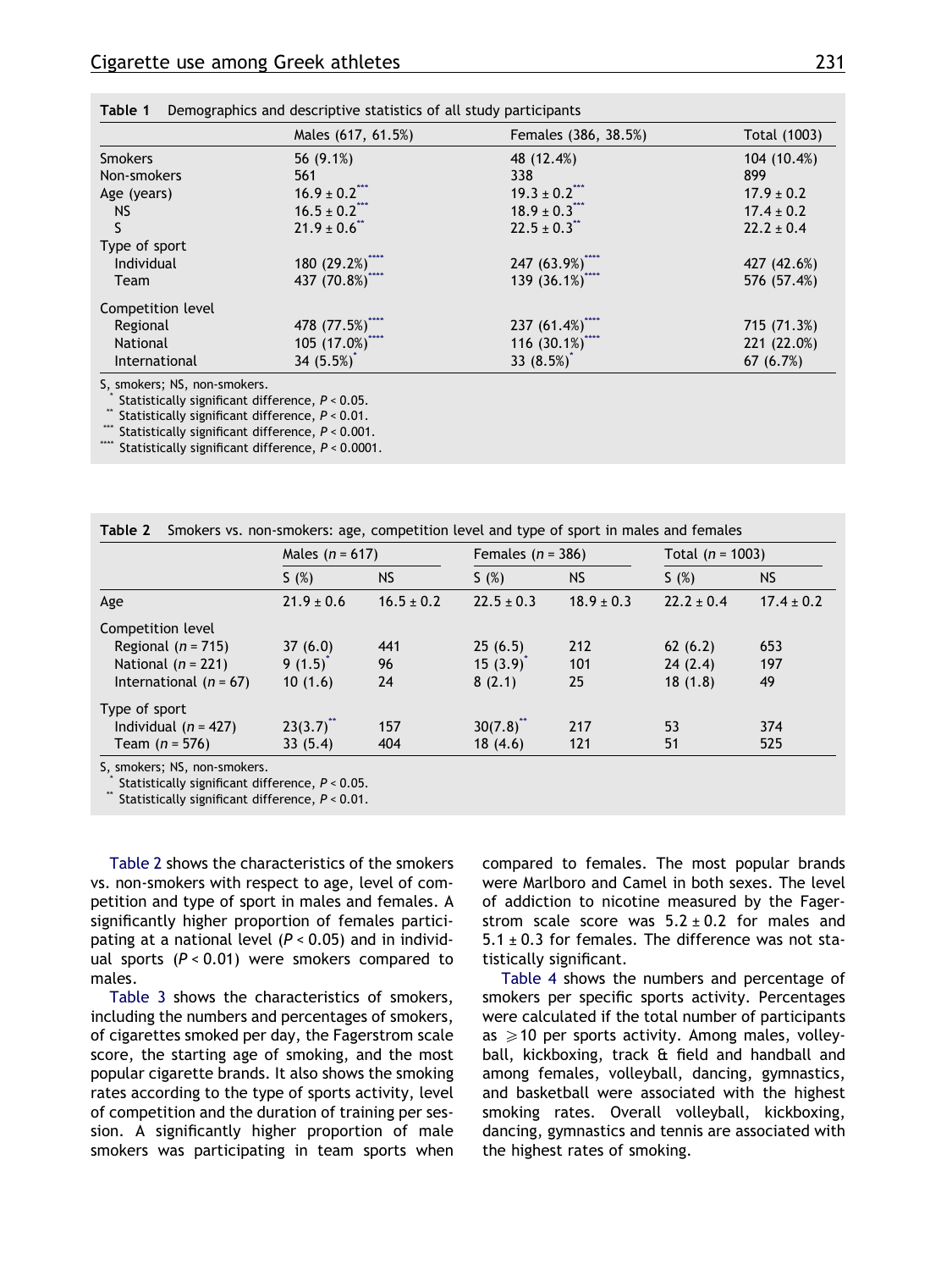|                        | Males $(n = 56)$ | Females $(n = 48)$          | Total $(N = 104)$ |  |
|------------------------|------------------|-----------------------------|-------------------|--|
| <b>Smokers</b>         | 56 (9.1%)        | 48 (12.4%)                  | 104 (10.4%)       |  |
| Age                    | $21.9 \pm 0.6$   | $22.5 \pm 0.3$              | $22.2 \pm 0.4$    |  |
| Starting age           | $16.9 \pm 0.3^*$ | $17.8 \pm 0.3$ <sup>*</sup> | $17.3 \pm 0.2$    |  |
| Cigarettes/day         | $14.5 \pm 0.9$   | $12.5 \pm 0.9$              | $13.6 \pm 0.7$    |  |
| Fagerstrom scale score | $5.2 \pm 0.2$    | $5.1 \pm 0.3$               | $5.2 \pm 0.2$     |  |
| Type of sport          |                  |                             |                   |  |
| Individual             | 23 $(41.1\%)^*$  | 30 $(62.5%)^*$              | 53 (51.0%)        |  |
| Team                   | 33 (58.9%)       | 18(37.5%)                   | 51 (49.0%)        |  |
| Competition level      |                  |                             |                   |  |
| Regional               | 37(66.1%)        | 25 (52.1%)                  | 62(59.6)          |  |
| National               | 9(16.1%)         | 15 (31.3%)                  | 24 (23.1%)        |  |
| International          | 10 (17.8%)       | 8(16.6%)                    | 18 (17.3%)        |  |
| <b>Brands favoured</b> |                  |                             |                   |  |
| Marlboro               | 26 (46.4%)       | 21 (43.8%)                  | 47 (45.2%)        |  |
| Camel                  | 15 (26.8%)       | 7(14.6%)                    | 22 (21.2%)        |  |
| Silk cut               | 2(3.6%)          | 5(10.4%)                    | 7(6.7%)           |  |
| Davidoff               | 3(5.4%)          | 4(8.3%)                     | 7(6.7%)           |  |
| Winston                | 3(5.4%)          | 1(2.1%)                     | 4(3.8%)           |  |
| Lucky strike           | 1(1.8%)          | 2(4.2%)                     | 3(2.9%)           |  |
| Stuyvesant             | 2(3.6%)          | 1(2.1%)                     | 3(2.9%)           |  |
| Philip morris          | 2(3.6%)          | 1(2.1%)                     | 3(2.9%)           |  |
| Karelia                | $\mathbf{0}$     | 2(4.2%)                     | 2(1.9%)           |  |
| Old hornborn           | 1(1.8%)          | 1(2.1%)                     | 2(1.9%)           |  |
| Muratti                | $\mathbf 0$      | 1(2.1%)                     | 2(1.9%)           |  |
| Gauloises              | $\mathbf 0$      | 1(2.1%)                     | $1(0.9\%)$        |  |
| Victory                | $\Omega$         | 1(2.1%)                     | $1(0.9\%)$        |  |
| Prince                 | 1(1.8%)          | 0                           | $1(0.9\%)$        |  |

#### <span id="page-3-0"></span>Table 3 Characteristics of smokers

Statistically significant difference,  $P < 0.05$ .

Statistically significant difference,  $P < 0.01$ .

#### **Discussion**

Our study suggests that 10.4% of Greek students participating in sporting activities are current smokers. Our results are in accordance with another study [\[6\],](#page-7-0) which suggests that 15.5% of the athlete population are smokers. That study examined 2447 males from 14 to 40 years, an age span similar to ours.

The percentage of smokers among athletes in our study was significantly lower compared to the studies of Serraino et al. [\[7\]](#page-7-0) (21%) and Scwenk [\[8\]](#page-7-0) (27.9%). This may be explained by the different geographical and target populations (high school vs. university students) studied compared to ours. In addition, Forman et al. [\[9\]](#page-7-0) examined 1117 male high-school athletes in the Chicago area and found that 27.9% of them were smokers which is significantly higher, compared to our results.

Smoking rates in our study are significantly lower compared to the study of Steptoe et al. [\[10\]](#page-7-0) showing that European university students from 13

different countries not participating in sports activities smoke more. In particular, smoking rates among Greek students ( $n = 1468$ ) in that study [\[10\]](#page-7-0) were 39.9% for males and 37.3% for females in 1990 which increased to 44% and 42.5%, respectively, in 2000.

Our findings show that Greek students participating in sporting activities smoke significantly less compared to the general Greek population which is 46.8% for males, 29% for females and 37.6% for the total Greek population (data from WHO [http://www.cdc.gov/tobacco/global/gyts/](http://www.cdc.gov/tobacco/global/gyts/GYTS_countryreports.htm) [GYTS\\_countryreports.htm\)](http://www.cdc.gov/tobacco/global/gyts/GYTS_countryreports.htm).

Our results also show significantly lower rates of smoking among students-athletes (10.4%) compared to the general Greek population in northern Greece which is 59.5% for males aged 21–40 years old and 40.2% for females of the same age [\[11\].](#page-7-0) In addition, our results show significantly lower rates of smoking compared to high school students  $(29.6%)$  aged  $17.5 \pm 1.3$  years, health care university students  $(40.7%)$  aged  $22.4 \pm 2.4$  years, and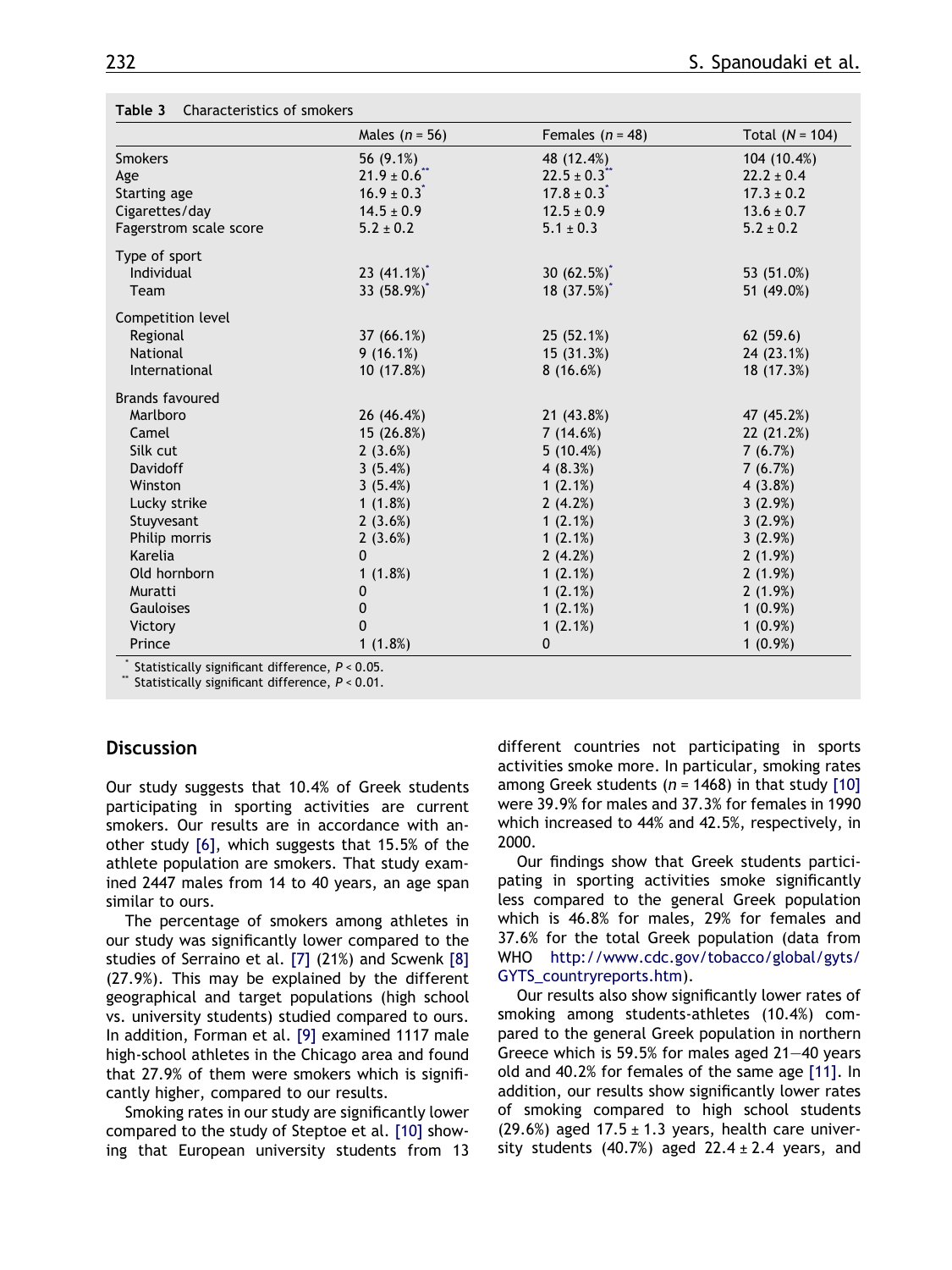|                   | Males            | <b>Females</b>  | <b>Total</b>     |  |
|-------------------|------------------|-----------------|------------------|--|
| Archery           | 0/1              | 0/0             | 0/1              |  |
| <b>Basketball</b> | 15/264 (5.7%)    | 9/76(11.8%)     | 24/340 (7.1%)    |  |
| Base-ball         | 0/2              | 0/0             | 0/2              |  |
| <b>Boxing</b>     | 0/1              | 0/0             | 0/1              |  |
| Cycling           | 0/1              | 2/3             | 2/4              |  |
| Dance             | 0/0              | $3/16$ (18.8%)  | $3/16$ (18.8%)   |  |
| Fencing           | 0/0              | 1/4             | 1/4              |  |
| Football          | 11/141 (7.8%)    | 1/3             | 12/144 (8.3%)    |  |
| Gymnastics        | 0/1              | 6/34(17.6%)     | 6/35(17.1%)      |  |
| Handball          | 2/10(20%)        | 1/16(6.3%)      | $3/26$ (11.5%)   |  |
| Judo              | 0/1              | 2/3             | 2/4              |  |
| Karate            | 1/3              | 0/1             | 1/4              |  |
| Kayak             | 0/1              | 0/1             | 0/2              |  |
| Kickboxing        | 3/13(23.1%)      | 0/1             | 3/14(21.4%)      |  |
| Motocross         | 0/1              | 0/0             | 0/1              |  |
| <b>Skiing</b>     | 0/0              | 0/1             | 0/1              |  |
| Softball          | 0/0              | 0/2             | 0/2              |  |
| Shooting          | 1/10(10%)        | 0/5             | 1/15(6.6%)       |  |
| Sailing           | 1/2              | 0/2             | 1/4              |  |
| Swimming          | $6/63$ $(9.5%)$  | $4/69$ $(5.8%)$ | 10/132 (7.6%)    |  |
| Horse riding      | 1/2              | 0/0             | 1/2              |  |
| Rowing            | 0/1<br>0/4       |                 | 0/5              |  |
| Track and field   | 7/33(21.2%)      | 8/83(9.6%)      | 15/116 (12.9%)   |  |
| Tae Kwon Do       | 1/9              | 0/5             | 1/14(7.1%)       |  |
| Tennis            | 2/25(8%)         | 3/8             | 5/33(15.2%)      |  |
| Ping Pong         | 0/7              | 1/7             | 1/14(7.1%)       |  |
| Volley-ball       | $4/11$ $(36.4%)$ | 7/36 (19.4%)    | 11/47 (23.4%)    |  |
| Water polo        | 1/9              | 0/6             | 1/15(6.6%)       |  |
| Weight lifting    | 0/1              | 0/0             | 0/1              |  |
| Wrestling         | 0/4              | 0/0             | 0/4              |  |
| Total             | 56/617 (9.1%)    | 48/386 (12.4%)  | 104/1003 (10.4%) |  |

<span id="page-4-0"></span>Table 4 Smokers by specific sports<sup>a</sup>

<sup>a</sup> Percentages were calculated if the total number of specific sports participants was  $\geqslant$  10.

the general population participating in sports (36.9%) aged  $29.2 \pm 9.6$  years in northern Greece [\[11\]](#page-7-0). Similar findings were observed in a study of 849 medical students in Greece aged  $22 \pm 2$  years, which showed that 33.2% of males and 28.4% of females were current smokers [\[12\]](#page-7-0). It is worth mentioning that in the above study [\[11\]](#page-7-0), the percentage of smokers among Greek physicians aged  $36.9 \pm 8.2$  years, who should be well aware of the effects of smoking on their health, was 44.9%. It should also be noted that anti-smoking campaigns targeting students have been running for several years, which suggests that a lack of information about smoking is not a valid explanation.

In addition, recent data from Northern Greece [\[13\]](#page-7-0) show that smoking rates among 9276 high school students are 32.6% for males and 26.9% for females for a total of 29.9% with a mean age of 14.4  $\pm$  1.9 years for males and 14.9  $\pm$  1.6 years for females for starting smoking. In that study [\[13\]](#page-7-0), 43% of the students started smoking before the age of 14 years.

Based on all of the above, we suggest that Greek students participating in sporting activities have significantly lower rates of smoking compared to the general Greek population or other groups of the same or younger age. It should be noted that approximately 30% of our study population were competitive athletes, who participated in regional and national competitions. It was first shown by Merrill et al. [\[14\]](#page-7-0) that among 16,262 female and male athletes and non-athletes, athletes had a lower rate of smoking.

The rate of smoking for females was higher compared to males, but the difference was not statistically significant, however, this is not in accordance with other studies of the Greek population [\[10–](#page-7-0) [13\].](#page-7-0) Perhaps this reflects the observation that over the past decades, men have been decreasing their cigarette consumption while women have become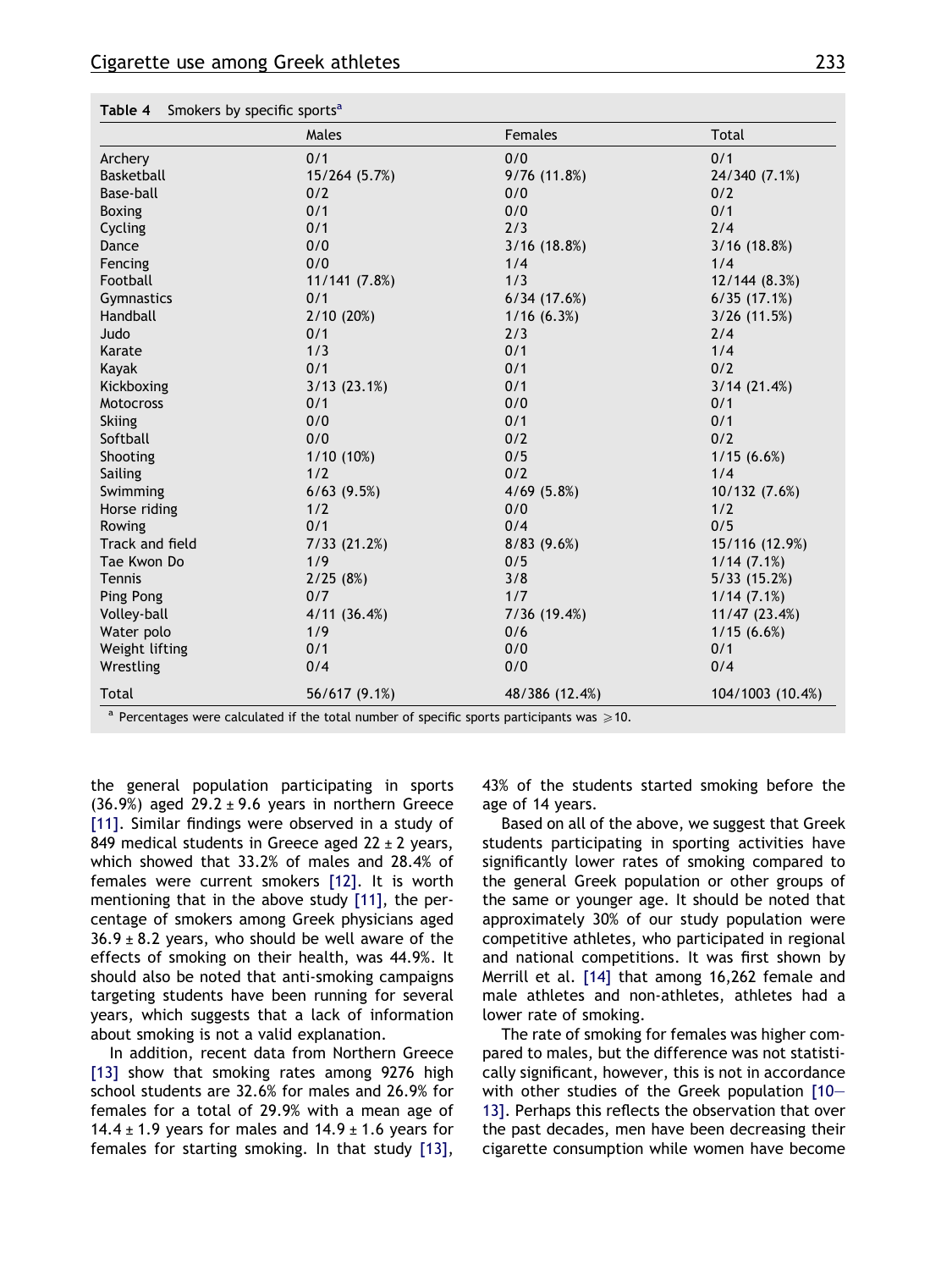more habitual smokers worldwide [\[2\].](#page-7-0) However, this should be interpreted with caution. Males start smoking at a significantly lower age and smoke more cigarettes per day compared to females. We found that the starting age of smoking was not different compared to students in another Greek study [\[11\]](#page-7-0), which was  $17.8 \pm 2.0$  years. Another study concerning Greek medical students showed that only 25% of the studied population started smoking before the age of 19 years [\[12\].](#page-7-0) We found that there is significant difference in the starting age of smoking in the general Greek population which is reported to be  $15.6 \pm 2.1$  years.

The fact that the age of starting smoking among Greek students was  $17.3 \pm 0.2$  years may be attributed to several factors. Firstly, at this age students are preparing to take university entrance examinations. These exams have a high social impact on high school students because of high family pressure to be accepted into a university program. Also, there is a high level of competition because of the limited number of positions offered. It must be noted that in Greece there are only state-run universities. In addition, stressful and intensive studying limits the time spent for training and physical activity, which may prevent smoking. Also, students at the age of 17 years adopt behaviours that may be considered as trendy or in-style. These factors combined, may stir a young individual to begin smoking in order to cope with stressful studying and/or be socially accepted by his or her fellow classmates and friends. Although this does not prove a direct link between smoking and sporting activity, it can be argued that stopping or reducing training in combination with stressful and intensive studying at this age may be a contributing factor to starting smoking for Greek teenagers.

Secondly, Greek teenagers may also be influenced by marketing techniques used by the tobacco industry. These techniques include direct and indirect advertising, such as outdoor advertising (billboards), press advertising, point-of-sale merchandising, free sampling, brand stretching (clothing, lighters, etc.), internet sites and celebrity sponsorships [\[15\]](#page-7-0). Other investigators [\[16,17\]](#page-7-0) suggest that industry marketing has a greater impact on adolescent smoking behaviour than stressful examinations.

Greece is a producer and exporter of tobacco with significant revenues arising from the tobacco trade ([http://www.cdc.gov/tobacco/who/gree](http://www.cdc.gov/tobacco/who/greece.htm)[ce.htm](http://www.cdc.gov/tobacco/who/greece.htm)). Direct or indirect tobacco advertising is prohibited on TV and radio. In other media  $-$  cinemas or press – tobacco advertising is possible only if it carries a health warning: ''Smoking seriously damages your health''. Tobacco product advertising is prohibited in health care facilities, schools and universities, youth centres and athletic facilities.

In our study, the most popular brands were Marlboro followed by Camel for both sexes. The most popular brands in Greece in the general population are Marlboro, Assos, Camel and Peter Stuyvesant [\[20\]](#page-7-0). In 2000, the market share for Philip Morris was 24.3%, BAT 16.3%, Papastratos 14%, JTI 9.5% and others 35.9% ([http://www.cdc.gov/tobacco/](http://www.cdc.gov/tobacco/global/gyts/GYTS_countryreports.htm) [global/gyts/GYTS\\_countryreports.htm](http://www.cdc.gov/tobacco/global/gyts/GYTS_countryreports.htm)).

The level of addiction to nicotine measured by the Fagerstrom scale score was not significantly different between males and females and in absolute measures it indicates an intermediate level of dependence on nicotine.

Thirdly, smoking is related to the level of competition since regional level athletes had a significantly higher proportion of smokers compared to national and international level athletes for both sexes. This may be attributed to the fact that as the level of competition increases, athletes are less likely to start smoking since it may affect their performance. Our findings are supported by other studies [\[6,13,18\]](#page-7-0), which show a negative correlation between being an elite student-athlete and cigarette use. However, we found no significant differences in smoking rates among national and international athletes for both sexes and especially for males.

We also found that male students may smoke more if they participate in team sports while females smoke significantly more if they participate in individual sports. This may be attributed to the fact that a significantly higher number of males participating in the study were involved in team sports and a significantly higher number of females participating in the study were involved in individual sports. According to the literature, the type of sports activity in which athletes are engaged directly affects their smoking habits [\[19\]](#page-7-0). This may have implications for the type of exercise to include in smoking cessation programs.

We found that for males participating in volleyball, kickboxing, track & field and handball and for females participating in volleyball, dance, gymnastics, and basketball, smoking rates were higher. The available literature provides limited data concerning the relationship between specific sports and the prevalence of smoking. In one study [\[6\],](#page-7-0) subjects not engaged in specific training had the highest prevalence of smoking, while the lowest prevalence was reported in endurance-trained athletes. The highest percentage (40.8%) of smokers was found among soccer players. In our study, only 7.8% of soccer players were smokers. Perhaps, the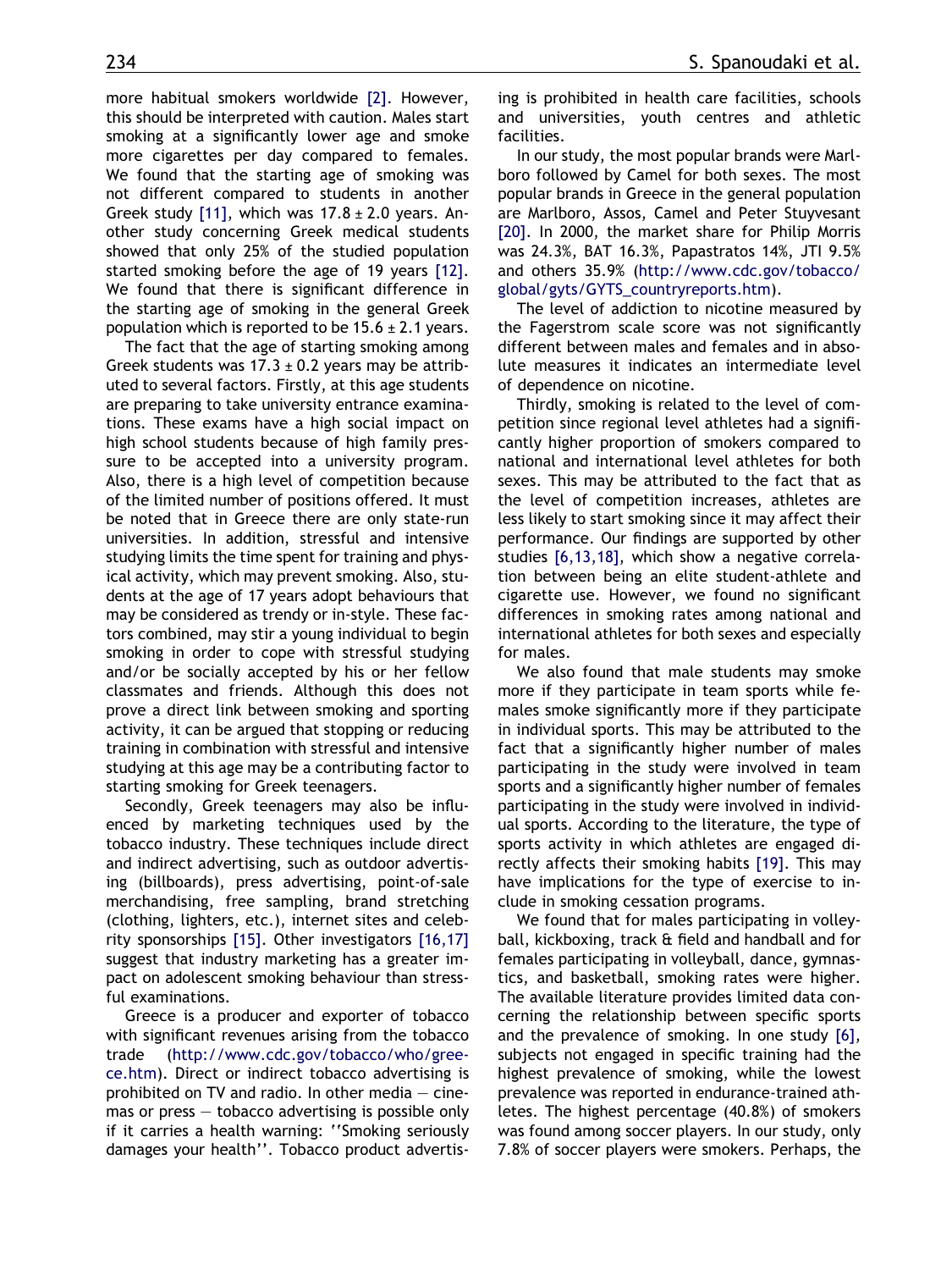large number of participants and the wider age range in the study of Dlin et al. [\[6\]](#page-7-0) explain the differences.

A more extensive study is needed to determine the relation between specific sports and smoking habits. However, it is clear that sporting preference is related to sex and thus possible relations between specific sports and smoking should be investigated on this basis. Based on our results, we cannot suggest which specific sporting activity is closely related to smoking and thus should be avoided in smoking cessation programs. Since regional athletes have higher smoking rates, a further investigation regarding sporting activities and smoking habits in that group is needed.

In our understanding, smoking status is not significantly affected by team or individual sporting activity or the type of sport involved. According to our results, the level of competition seems to be a significant factor affecting the smoking rates. This may be translated into personal goals, objectives and physical performance demands not only for athletes but also for the general population. Athletes at a high level of competition probably smoke less because they are focused on achieving their personal goals. Therefore, when examining the effect of involvement in sports on preventing or stopping smoking, it is probably more important to focus on personal goals and demands involved in sporting activity and life in general than on the specific type of sports. However, sports activities in general should be encouraged for all smokers.

One limitation of our study is that we did not collect data to analyze the reasons for a non-smoking or low-smoking status among participants in the study. Also, we do not have data to determine the percentage of students that never smoked versus those that quit smoking during the course of their participation in sports. Such data could have shed more light on the relationship between sporting activities, exercise and smoking.

Conclusively, our study shows that sporting activity among Greek students is related to significantly lower smoking rates compared to the general Greek population, to an age-matched Greek population and to students not participating in sporting activities. Sporting activity especially at a highly competitive level may be a significant tool to prevent or help to stop smoking among students. Thus, in the struggle against smoking (prevention or cessation), sporting activity and exercise may have an important role. However, there is insufficient evidence to recommend exercise as a specific aid to smoking cessation as more studies are needed with larger sample sizes for a definitive conclusion [\[21\]](#page-7-0).

## Appendix. Questionnaire on the smoking habits of people engaged in sports

- 1. Age ——
- 2. Sex  $-$ : male  $-$ ; female  $-$
- 3. Member of a club ——
- 4. Affiliated to which federation --
- 5. Sports practiced --
- 6. Specialty ——
- 7. Level of sport practiced --1-departmental 2-regional 3-national 4-international 5-amateur 6-professional 7-sport-studies 8-student 9-Olympic
- 8. Number of years you have been participating 1. <5 years, 2. between 5 and 10 years, 3. more than 10 years.
- 9. Do you take part in any other special function? 1-club manager --; 2-coach --; 3-federation manager --4-club doctor --; 5-referee --; 6-other ——
- 10. Does it bother you when other people are smoking?
- Yes  $-$ ; no  $-$ 11. If yes when? 1-before exercise 2-during exercise 3-after exercise
- 12. Do you smoke?
	- 1-yes, 2-no, 3-ex-smoker
- 13. Ex smoker how long ago did you stop? --
- 14. If you are an ex-smoker why did you stop? 1-own will, 2-illness, 3-excess weight, 4-fear of illness, 5-on your doctor's advice, 6-trainer's advice, 7-lowered performance, 8-recovery problems, 9-other reasons (state precisely).
- 15. If you are a smoker at what age did you begin smoking? --
- 16. How many cigarettes do you smoke a day?  $1-5 -$ ,  $6-10 -$ ,  $11-15 -$ ,  $16-20 -$ ,  $20+ -$ (respond exactly).
- 17. What brand of cigarettes do you smoke? --
- 18. Reply to all questions so that we can calculate the exact amount of dependence.
	- 1 How many cigarettes do you smoke per day? Less than 15 \_\_\_, 15-25 \_\_\_, more than 25 \_\_\_.
	- 2 What is the nicotine level in your cigarettes? Less than  $0.8 \text{ mg}$  \_\_\_,  $0.8-1.5 \text{ mg}$  \_\_\_, more than  $1.5$  mg  $\_\_\$ .
	- 3 Do you inhale? Never \_\_\_, sometimes \_\_\_, always \_\_\_.
	- 4 Do you smoke more in the morning than the afternoon? Yes \_\_\_\_1, no \_\_\_0.
	- 5 When do you smoke your first cigarette? In the first 1/2 h following getting up  $\_\_1, \_\_0$ .